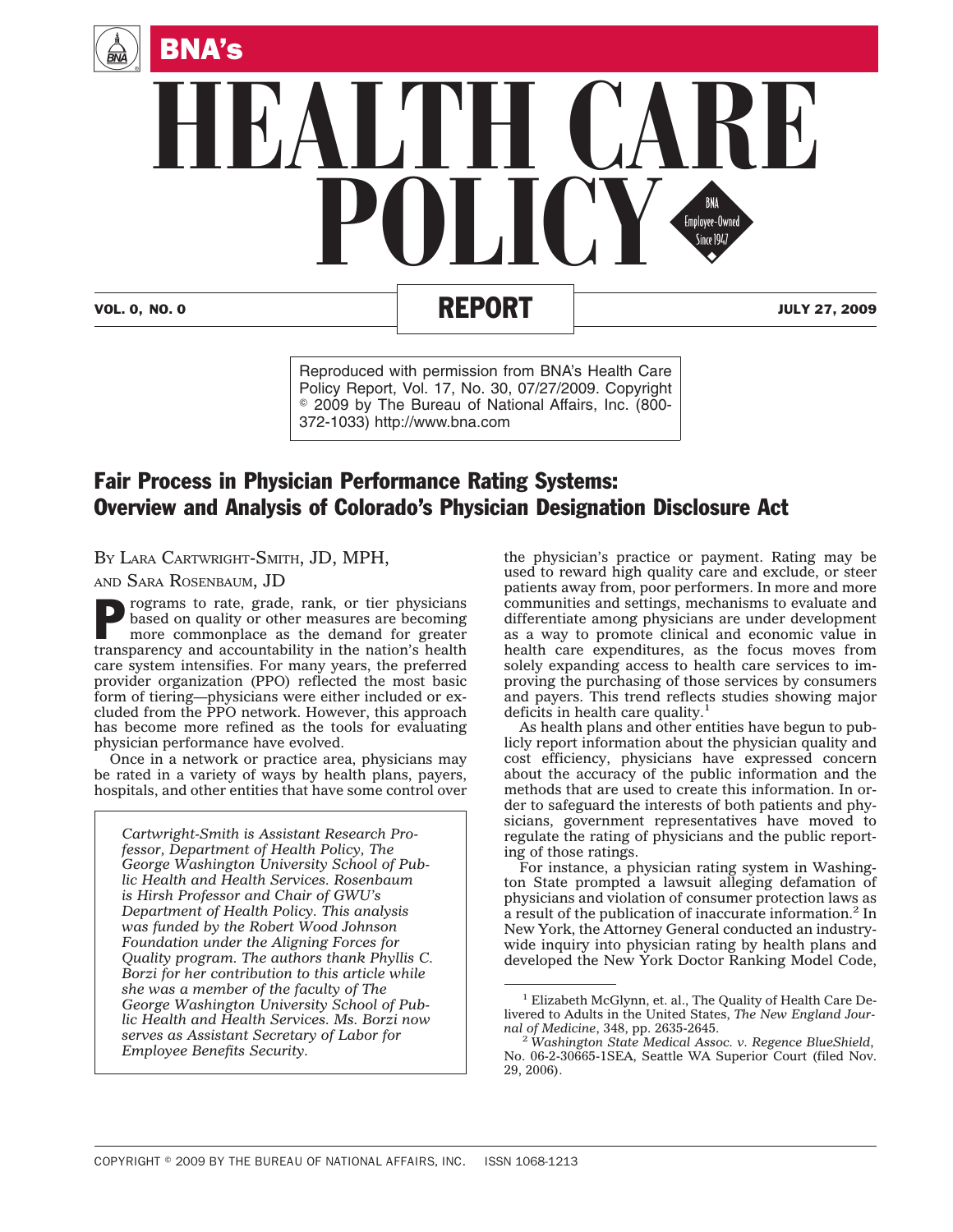which eight insurance companies have agreed to follow.3 The New York Attorney General has followed a practice of sending letters to insurance companies that engage in physician ranking, warning that the rankings might violate New York consumer protection laws. After discussions and negotiations between the Attorney General and the targeted companies, the agreements that emerged are essentially settlements in which the company promises to follow certain procedures designed to ensure fairness and accuracy in the rating process. Companies also agree to be subject to the oversight of the state Ratings Examiner. $4$  Since the state's initial agreement with CIGNA HealthCare, several other health plans have entered into similar agreements. At the same time, there have been efforts to develop processes prospectively for collecting and reporting quality data in a way that ensures accuracy and fairness while providing patients with useful information to make better health care decisions. An example of such a consensus agreement is the ''Patient Charter for Physician Performance Measurement, Reporting and Tiering Programs,'' which is a voluntary set of principles for such programs that was endorsed by consumer, employer, and labor groups.5

Other states have taken a similar interest in how physician rating programs are developed. Citing the potential for unfair or inaccurate physician profiling, as well as the need for greater transparency of information about health care quality and costs, in 2008 Colorado enacted a law requiring minimum standards and specific procedures for health plan physician rating systems.<sup>6</sup> While the New York agreements and the Patient Charter apply only to those health plans that agree to abide by their terms, Colorado's law establishes procedures that must be followed by every health plan in the state. Similar legislation was introduced in the Oklahoma legislature in 2008 and in Maryland and Texas legislatures in February 2009. Thus, the potential for legislation affecting efforts to advance public reporting of physician quality measures is an increasing area of concern.

These developments reflect a longstanding tradition of laws aimed at protecting the interests of physicians in systems that involve performance evaluation. For example, the federal Health Care Quality Improvement Act  $(HCQIA)^7$  is aimed at creating a fair process for hospital peer review determinations involving physician admitting privileges. Similarly, common law principles have been applied to decisions by health insurers to deny physicians membership in, or exclude them from, plan networks. In this sense, fair process laws related to physician ratings have a long history and considerable precedent.

The Physician Designation Disclosure Act was signed into law on June 3, 2008, and took effect on Sept. 1, 2008.8 The law addresses four key issues: data integrity; disclosure; fair process; and enforcement.

The law requires health plans to follow specific procedures and consider certain factors in designing any system for rating physicians. Specifically, it requires that any public representation of a physician's performance (such as a grade or tier) include a quality of care component and use statistically accurate and adjusted data that are appropriately attributed to the physician.<sup>9</sup> Any practice guidelines or performance measures used must be endorsed by National Quality Forum or a similar organization, a national physician specialty organization, or the Colorado Clinical Guidelines Collaborative.<sup>10</sup> The guidelines or measures must be evidencebased (whenever possible), consensus-based (whenever possible), and pertinent to the area of practice, location, and characteristics of the physicians' patient population.11 The rating or designation must be accompanied by a disclaimer noting the risk of error and advising patients not to use the rating as the sole factor in choosing a physician.12 Using a physician designation without this disclaimer is a violation of the law.<sup>13</sup>

In addition, the Colorado law gives physicians certain rights to information, notice, and due process as part of the mandatory procedures that health plans must follow with regard to any rating or designation system they intend to use. For instance, upon request, the health plan<sup>14</sup> must disclose to the physician its rating methodology and all data upon which the designation was based.<sup>15</sup> If contractual obligations prevent the disclosure of certain data, the health plan must provide the physician with enough information to determine how the withheld data affected the designation.

At least 45 days before using the designation, the health plan must give the physician notice of the designation and procedures for obtaining the information on which the designation was based and requesting an appeal of the designation decision.<sup>16</sup> The health plan's notice and appeal procedures must give the physician an opportunity to submit or have considered corrected data, to have the applicability of the methodology considered, to be assisted by a representative, and to have the designation decision explained by the person(s) responsible for it.<sup>17</sup> The appeal must be made to someone with the authority to modify the designation decision and to ensure that the designation is fair, reasonable, and accurate, and their decision must be made in writ-

<sup>11</sup> C.R.S. § 25-38-104(1)(f)(II).<br><sup>12</sup> C.R.S. § 25-38-104(2)(a).<br><sup>13</sup> C.R.S. § 25-38-104(2)(b).<br><sup>14</sup> The law uses the term ''health care entity,'' which is defined as any carrier or other entity that provides a plan of health care coverage to beneficiaries.<br><sup>15</sup> C.R.S. § 25-38-105(1).<br><sup>16</sup> C.R.S. § 25-38-106(1).<br><sup>17</sup> C.R.S. § 25-38-106(2).

<sup>&</sup>lt;sup>3</sup> Office of the Attorney General, Doctor Ranking Programs, available at [http://www.oag.state.ny.us/bureaus/health\\_care/](http://www.oag.state.ny.us/bureaus/health_care/HIT2/doctor_ranking.html) [HIT2/doctor\\_ranking.html.](http://www.oag.state.ny.us/bureaus/health_care/HIT2/doctor_ranking.html) <sup>4</sup> Office of the Attorney General, Press Release: Attorney

General Cuomo Announces Agreement with Cigna Creating a New National Model for Doctor Ranking Programs (Oct. 29, 2007), available at [http://www.oag.state.ny.us/media\\_center/](http://www.oag.state.ny.us/media_center/2007/oct/oct29a_07.html)

<sup>&</sup>lt;sup>5</sup> The Patient Charter (an initiative of the Consumer Pur-<br>aser Disclosure Project) is available at http:// chaser Disclosure Project) is available at [http://](http://healthcaredisclosure.org/docs/files/PatientCharterDisclosureRelease040108.pdf) [healthcaredisclosure.org/docs/files/](http://healthcaredisclosure.org/docs/files/PatientCharterDisclosureRelease040108.pdf)<br>PatientCharterDisclosureRelease040108.pdf.

Colorado Revised Statutes (C.R.S.).§ 25-38-102.

<sup>7</sup> 42 U.S.C. § 11101 et. seq.

*Colorado's Physician Designation Disclosure Act*

<sup>8</sup> Physician Designation Disclosure Act, Senate Bill 08-138 (Colorado General Assembly, 2d Sess. 2008). Available at [http://www.state.co.us/gov\\_dir/leg\\_dir/olls/sl2008a/sl\\_403.htm](http://www.state.co.us/gov_dir/leg_dir/olls/sl2008a/sl_403.htm)

 $^{9}$  C.R.S. § 25-38-104(1)<br><sup>10</sup> C.R.S. § 25-38-104(1)(f)(I).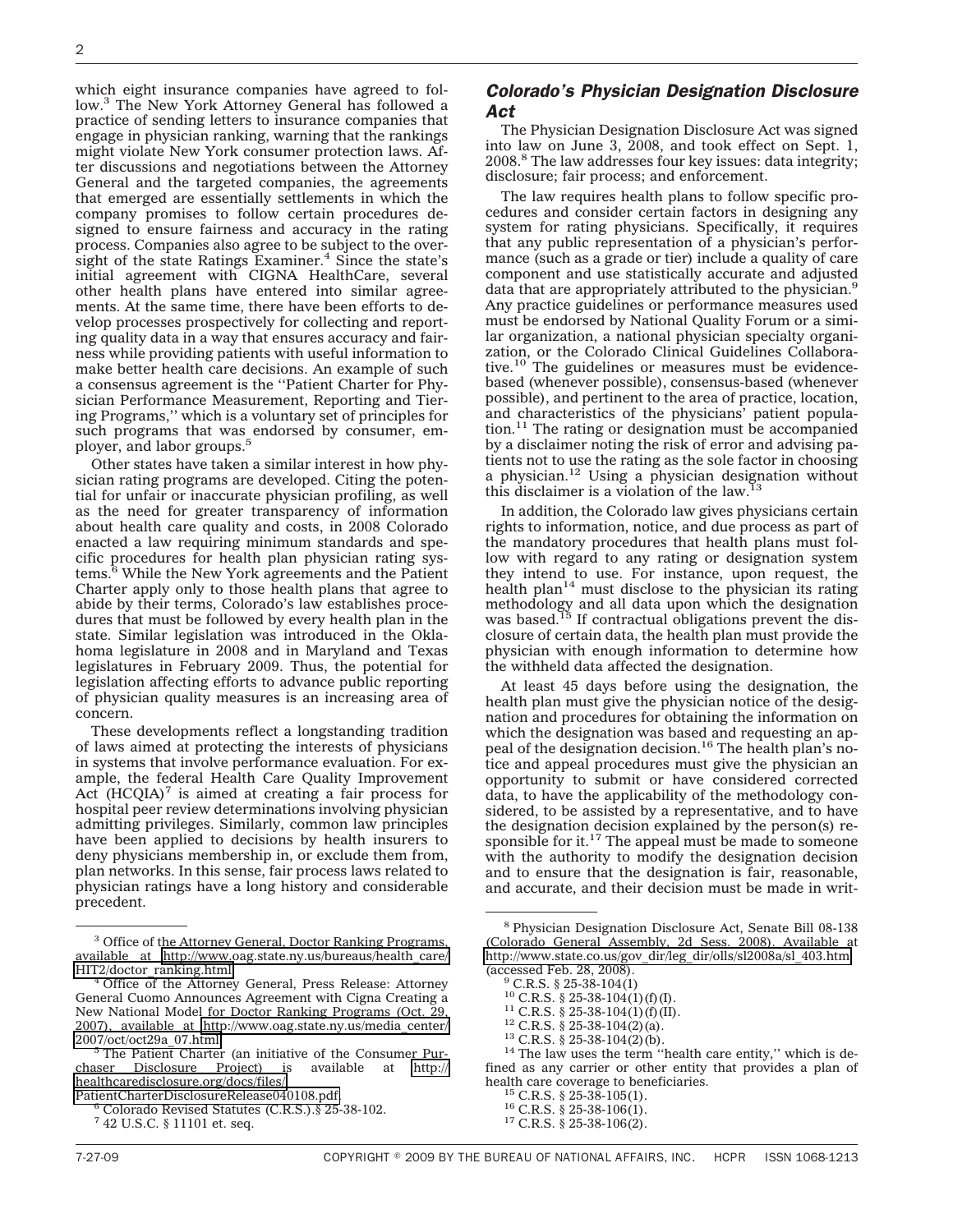ing. The designation cannot be used until the appeal is completed, which should be within 45 days, and any necessary changes to a previously public designation must be made within 30 days after the appeal is final.<sup>18</sup>

An important procedural feature of the law is that all data submitted by a physician to the entity ''shall be presumed valid and accurate.'' This means that the burden is on the health plan to disprove the physician's data; if the physician submits corrected or supplemental data on appeal, the entity must presume that the new data are valid and accurate. At the same time, the law requires that a plan ensure the use of accurate data in its designation. Although the law prescribes certain procedures to help ensure accuracy, such as a method for determining measurement accuracy and the use of performance measures that are considered valid and reliable, it does not address how conflicting data should be reconciled. In short, it is not clear how the health plan should satisfy its obligation to ensure accuracy in the face of a presumption of accuracy for physician data, whether the data are submitted initially or on apneal

In addition to providing for governmental oversight, the law specifically affords physicians a private right of action to enforce its provisions in a civil action. The law also makes all remedies available, including monetary damages and injunctive relief, such as an order prevent-<br>ing publication of the rating.<sup>19</sup> That means that physicians who allege harm as a result of a health plan's violation of the law can sue the health plan. Health plans are prohibited from limiting physician's enforcement rights, including through the use of contractual clauses waiving such rights.<sup>20</sup> A violation of the law by a health plan is deemed an unfair or deceptive practice in violation of Colorado's insurance code, which means that, in addition to the other privately enforced civil remedies described above, the state insurance commissioner can assess penalties and order the health plan to cease unlawful practices.<sup>21</sup>

# *Other Laws Requiring Fair Process for Physicians*

## *Constitutional Protections*

If the entity making a ranking decision is a state actor, such as a publicly-owned hospital or a state licensing board, then constitutional due process requirements may also apply. Due process usually requires notice and an opportunity to be heard and the right to present evidence in an impartial forum.<sup>22</sup>

### *Federal and State Statutes*

Although the idea of rating physicians for public reporting purposes is part of a recent emphasis on ''valuebased purchasing'' by ''health care consumers,'' the ranking of physicians in ways that may affect their livelihoods has created legal disputes for decades. Legal disputes arose out of actions such as exclusion of physicians from networks, participation in managed care plans, and designation of physicians as ''preferred pro-

viders.'' Out of concern for consumer choice and access to providers, many states have enacted ''any willing provider'' laws that require health insurers to allow any provider willing to accept the insurer's financial and other contractual terms to participate in that insurer's health plan.<sup>23</sup> These laws ensure fairness in the selection process by guaranteeing that providers will not be arbitrarily excluded.

The granting or removal of hospital privileges or membership in a group practice or professional society are other examples of quality-based judgments that affect a physician's ability to make a living. Such judgments are often the end result of a ''peer review'' process in which physicians are judged by other physicians. Many states have laws that impose procedural requirements on entities making these sorts of decisions in order to protect physicians' livelihoods while encouraging high-quality health care for patients.

In addition, the federal Health Care Quality Improvement Act  $(HCQIA)^{24}$  sets minimum procedural standards by granting limited immunity from damages to physicians who participate in peer review actions (*i.e.,* actions that review a physician's competence and may adversely affect clinical privileges or membership in a professional society), as long as the action meets certain standards of fairness. HCQIA specifies ''safe harbor'' procedures that will satisfy the Act's notice and appeal requirements.<sup>25</sup> The HCQIA conditions its immunity provisions on certain conduct; for peer-review participants to be protected, the action ''must be taken: (1) in the reasonable belief that the action was in furtherance of quality health care, (2) after a reasonable effort to obtain the facts of the matter, (3) after adequate notice and hearing procedures [or other fair procedures] are afforded to the physician involved, and (4) in the reasonable belief that the action was warranted by the facts known after [reasonable effort]."<sup>26</sup> Peer review action is presumed to meet this standard but may be reviewed by a court for objective reasonableness. $27$ 

#### *Common Law*

Courts have implied state and federal common law duties of fair process or fair procedure in cases involving physician hospital privileges or physician participa-<br>tion in health insurance networks.<sup>28</sup> The duty of fair process arises from the general notion that private contracts may not contravene the public interest.29 In a recent case, a California court of appeal applied this doctrine to the exclusion of a medical group from an insurer's preferred provider network.<sup>30</sup> The court explained that the doctrine of fair procedure applied to decisions that affected the public interest, particularly when there

 $^{29}$  "The implied covenant of good faith and fair dealing is an example of a common law application of public policy to contract law.'' *Harper v. Healthsource* N.H., 674 A.2d 962, 965

<sup>18</sup> C.R.S. § 25-38-106(2)-(4). <sup>19</sup> C.R.S. § 25-38-107(2). <sup>20</sup> C.R.S. § 25-38-107(1). <sup>21</sup> C.R.S. § 25-38-107(3) <sup>22</sup> *E.g., Carlini v. Highmark*, 756 A.2d 1182 (Pa. Cmwlth. 1999).

 $^{23}$  Currently, 21 states have some kind of "any willing provider" law. http://www.ncsl.org/statefed/health/AWP.htm.

<sup>&</sup>lt;sup>24</sup> 42 U.S.C. § 11101 et seq. <sup>25</sup> 42 U.S.C. § 1112.<br><sup>25</sup> 42 U.S.C. § 11111 (a). <sup>26</sup> 42 U.S.C. § 11111 (a). <sup>27</sup> *Poliner v. Texas Health Systems*, 537 F. 3d 368 (5th Cir.

<sup>2008).</sup> <sup>28</sup> *E.g.*, *Potvin v. Metropolitan Life Ins. Co.*, 997 P.2d 1153

<sup>&</sup>lt;sup>30</sup> Palm Medical Group, Inc. v. State Compensation Insur*ance Fund*, 161 Cal. App. 4th 206 (2008).